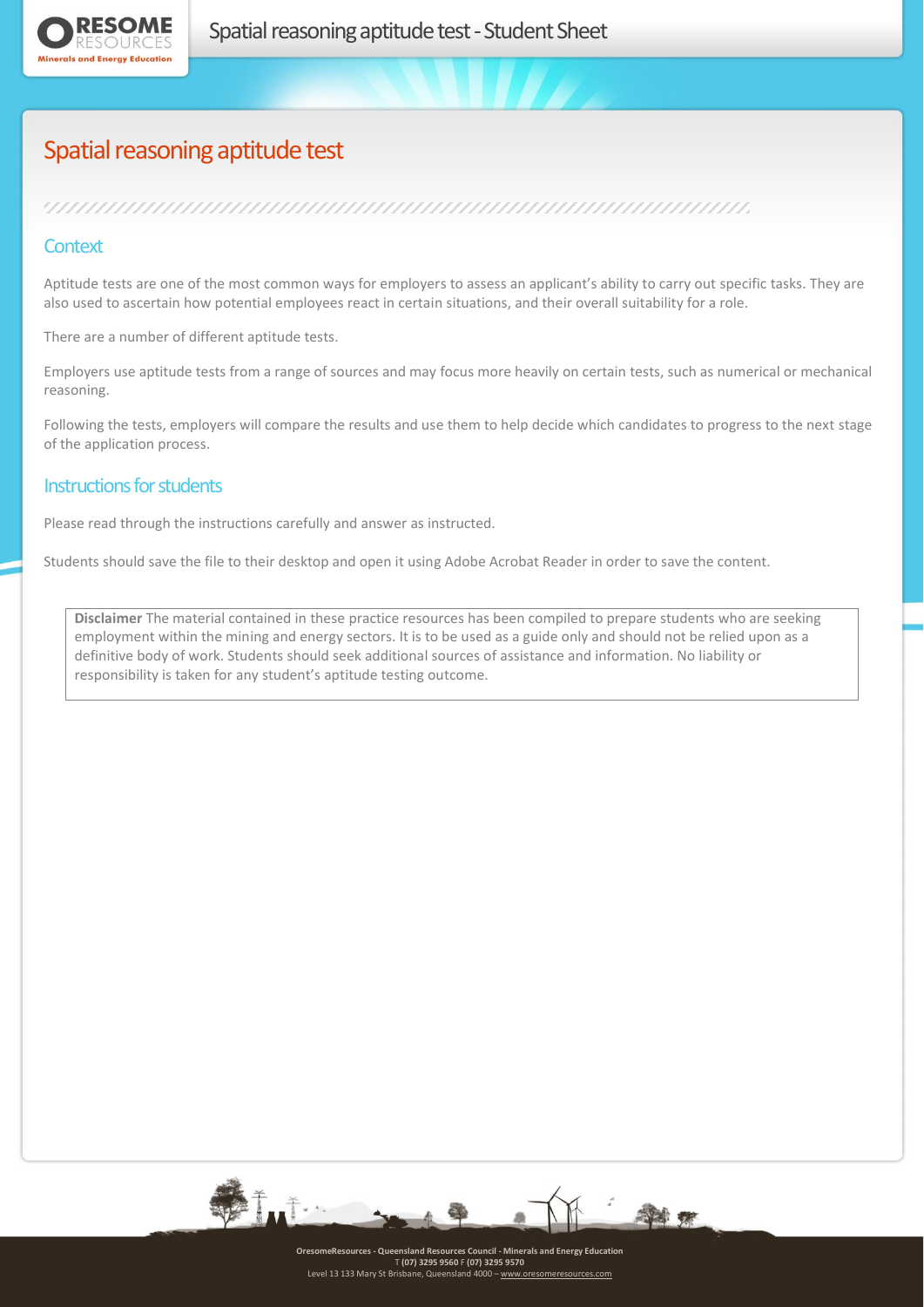

#### **Spatial Reasoning:**

**For each of the following questions select the shape that matches the shape in the lefthand column. Select your answer.**



OresomeResources - Queensland Resources Council - Minerals and Energy Education<br>T (07) 3295 950 F (07) 3295 950 F (07) 3295 950 F<br>Level 13 133 Mary St Brisbane, Queensland 4000 -- <u>[www.oresomeresources.com](http://www.oresomeresources.com/)</u>

Sei er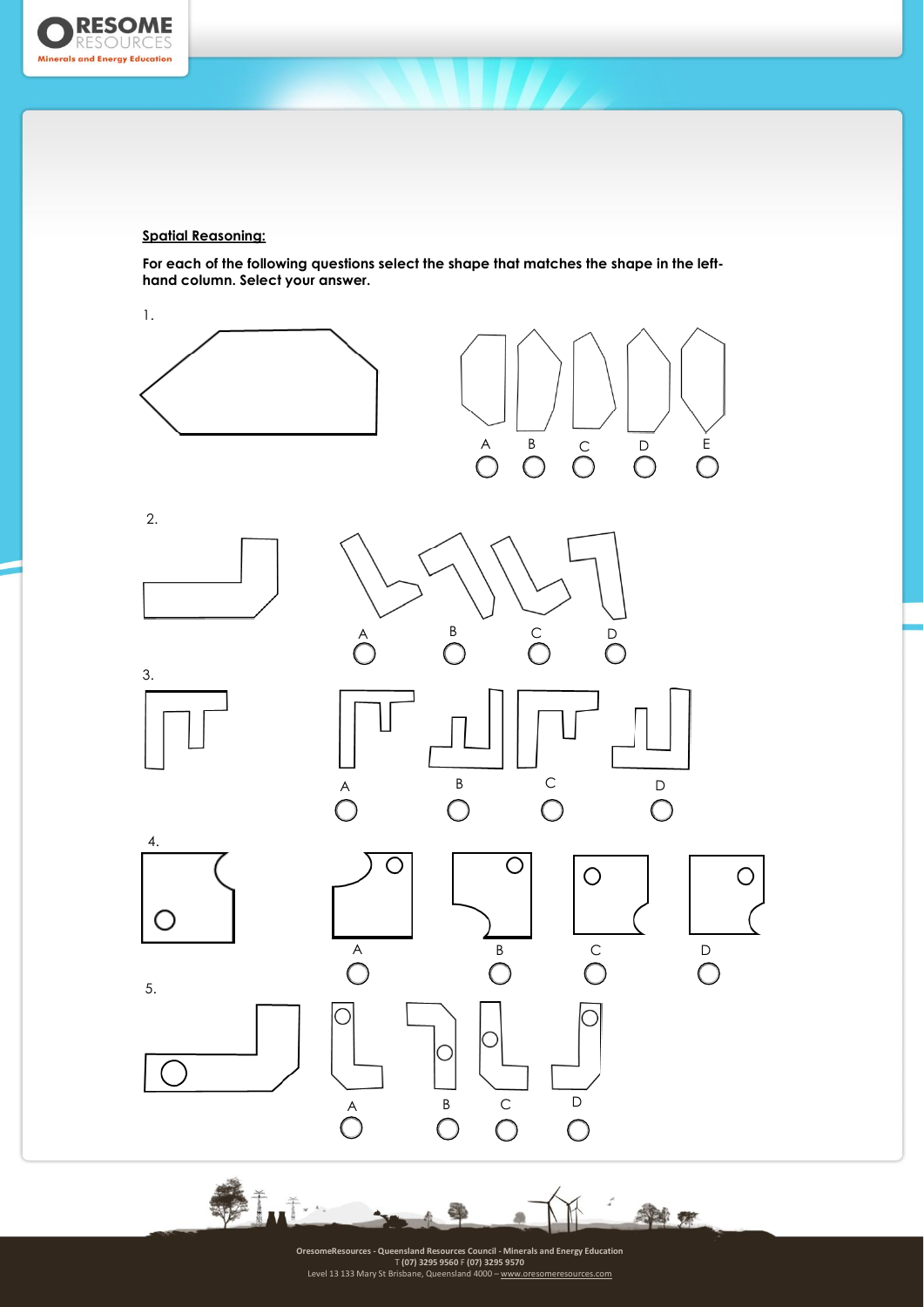

**For each of the following questions identify the solid form (cube) that can be made from the template in the left column. Select your answer.**

1.



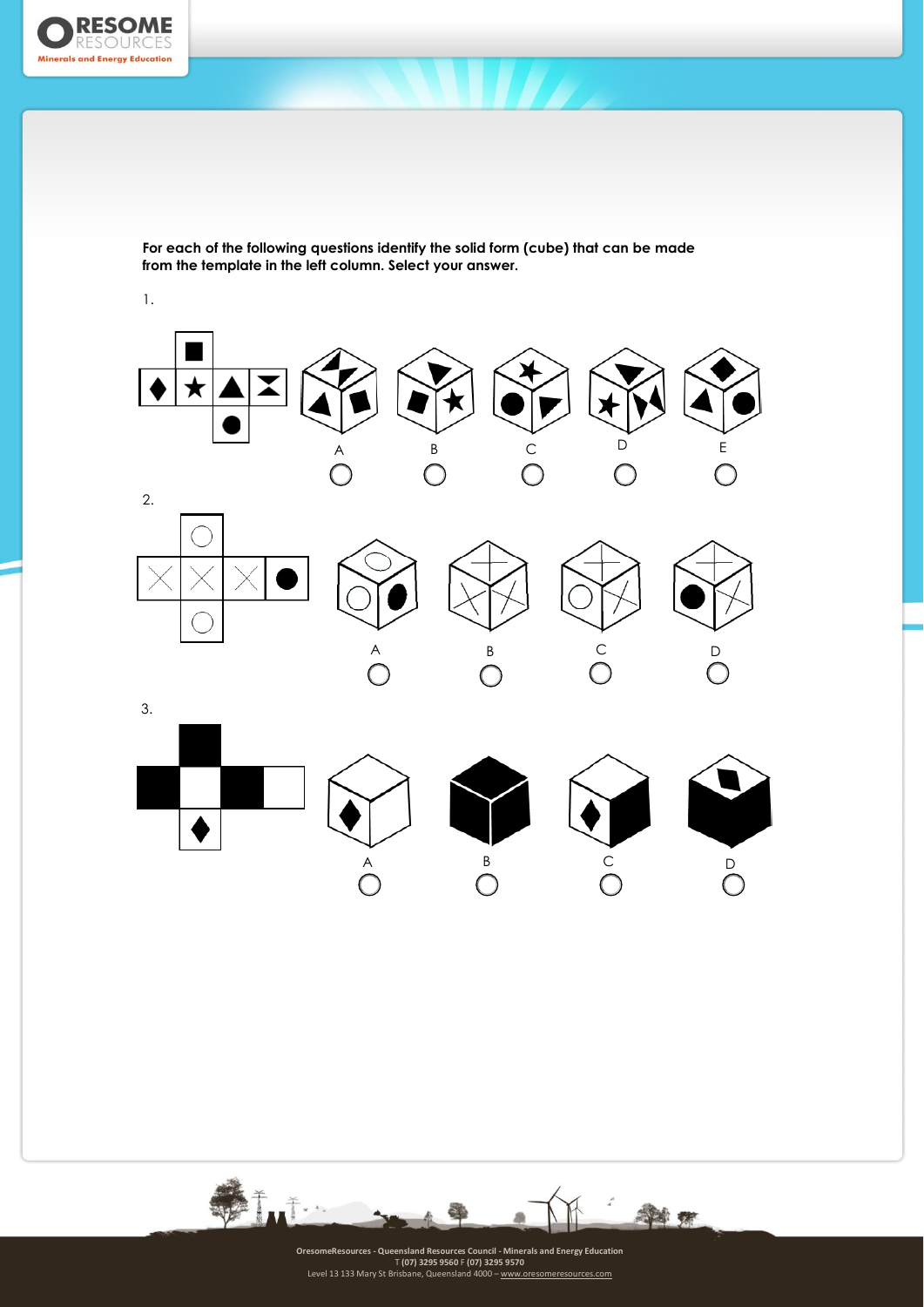

**In each of the following questions find the shape that will fit together with shape Z Select your answer.**



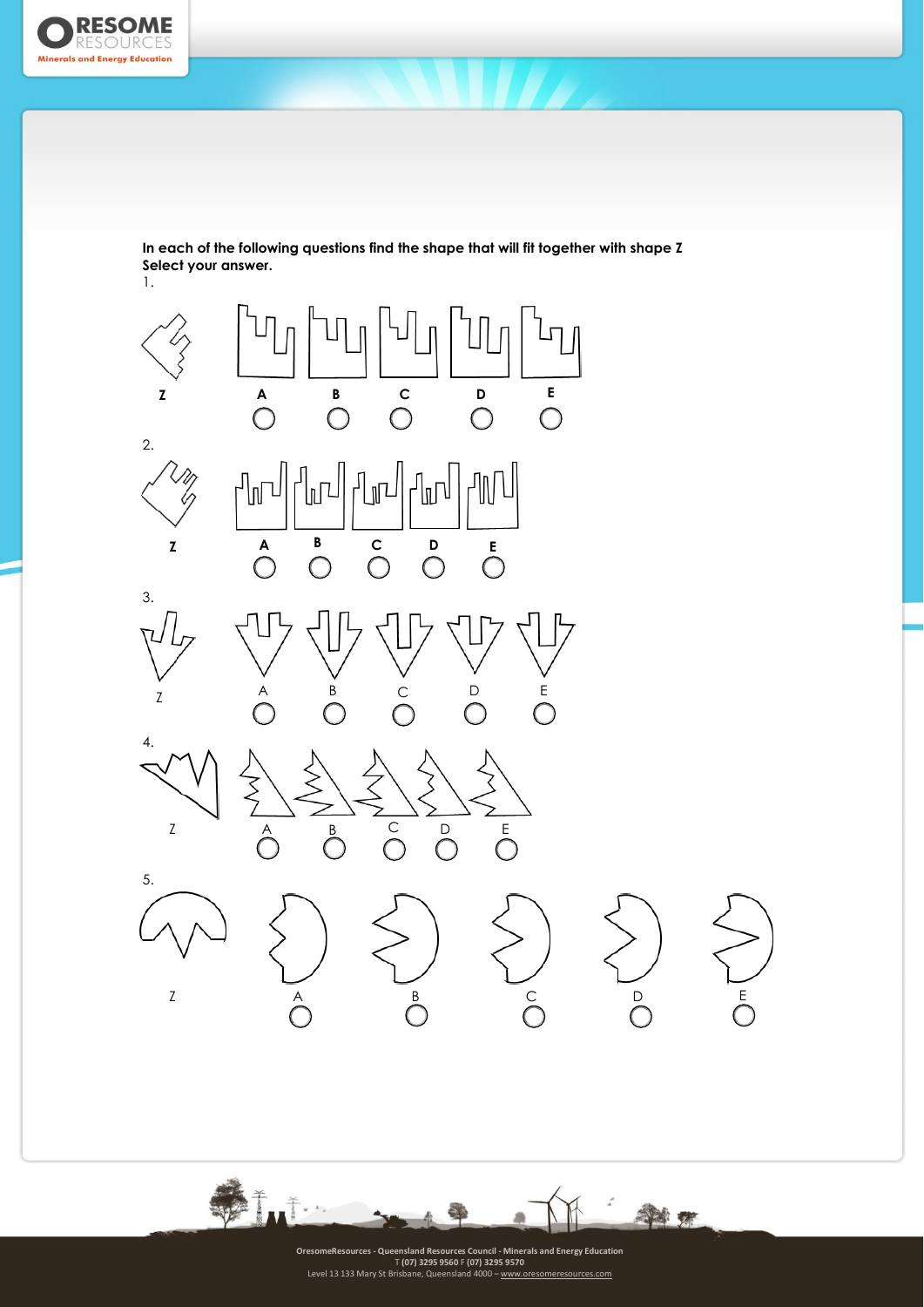

**Shape Z is made up of three of the four smaller shapes, select the shape A,B,C or D that will NOT form the shape Z circle.**



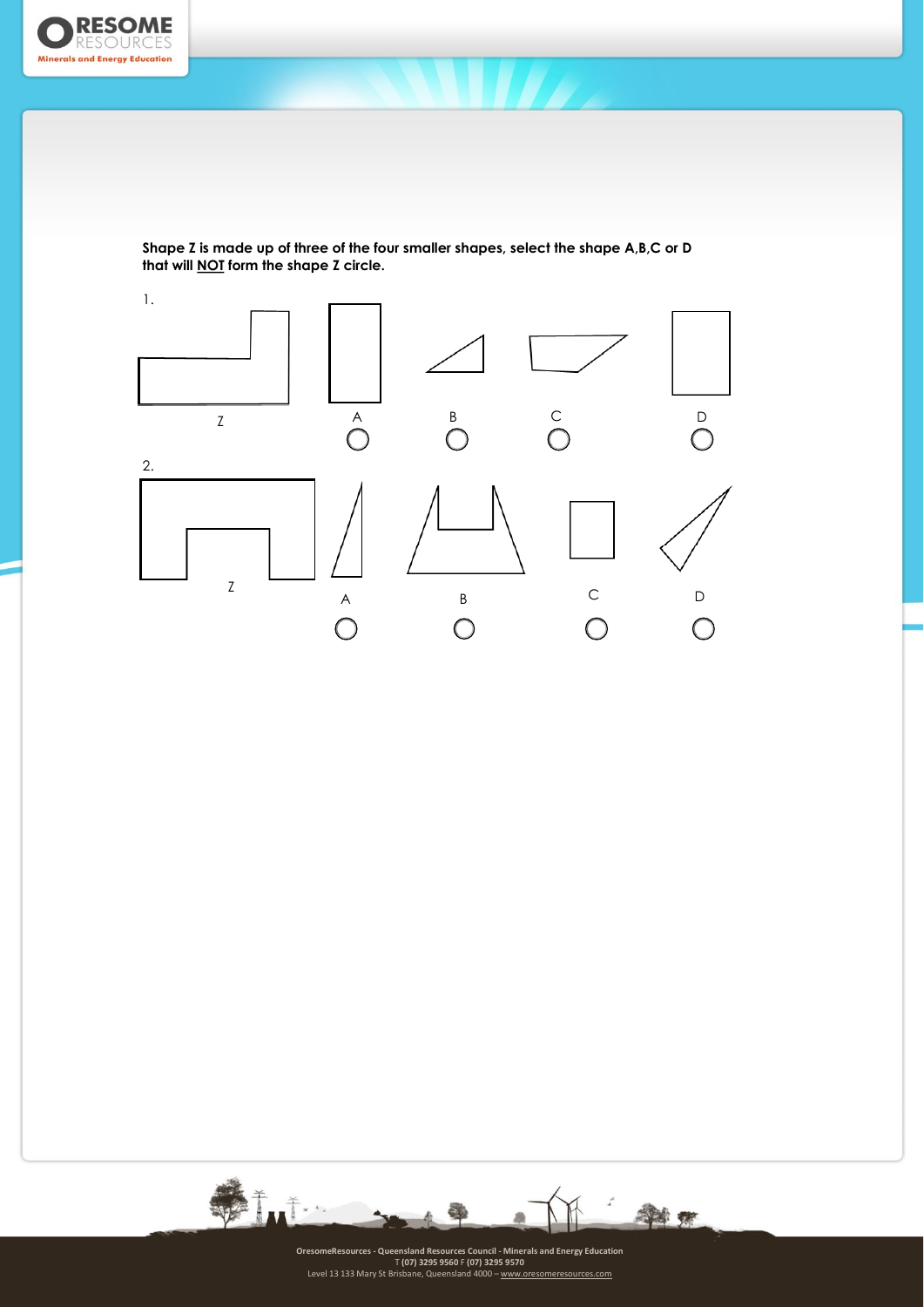

**For each of the following sets which symbol comes next? Select your answer.**



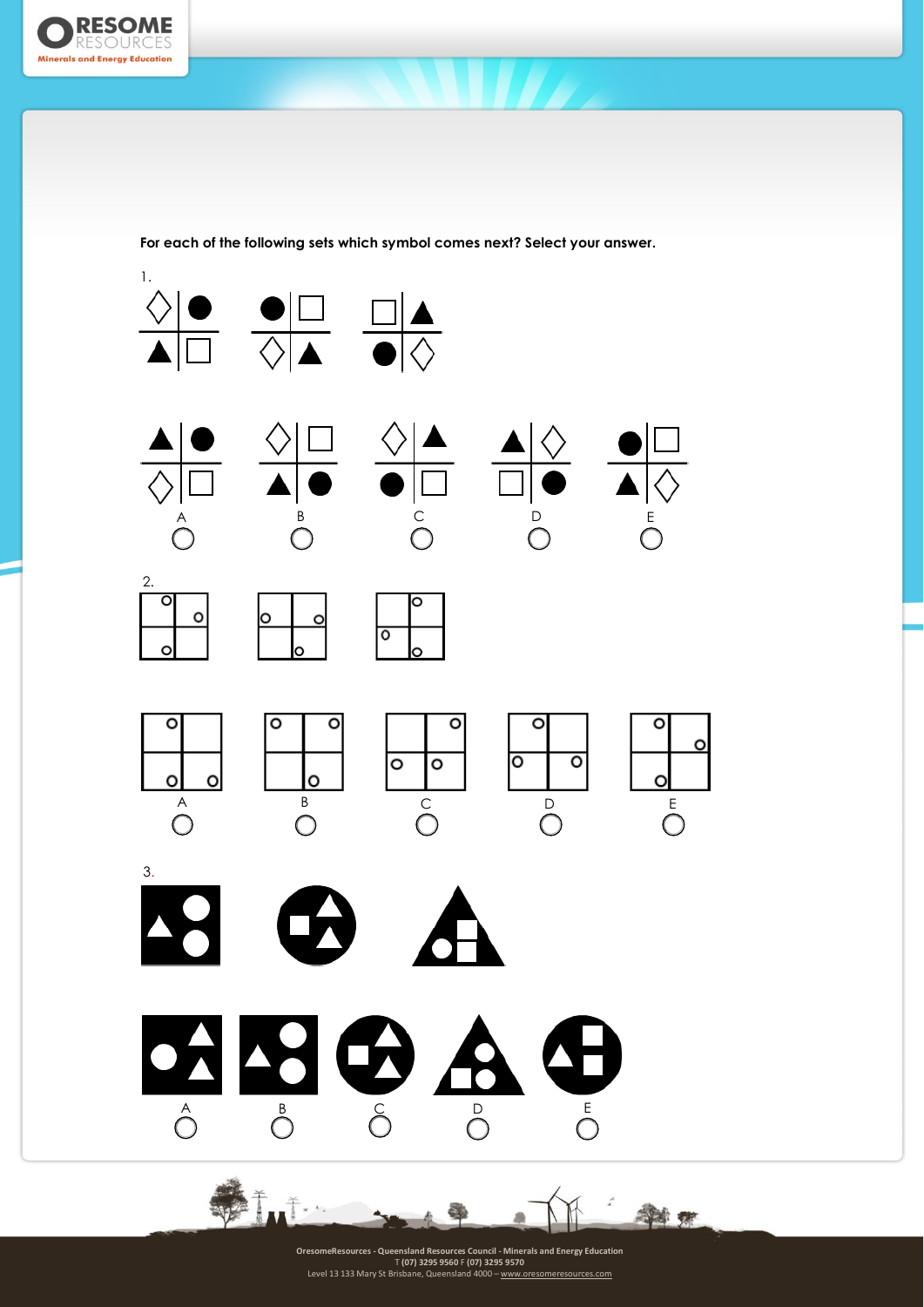



**For each of the following sets identify and match the symbol to complete the set. Select your answer.**



14

OresomeResources - Queensland Resources Council - Minerals and Energy Education<br>T (07) 3295 950 F (07) 3295 950 F (07) 3295 950 F<br>Level 13 133 Mary St Brisbane, Queensland 4000 -- <u>[www.oresomeresources.com](http://www.oresomeresources.com/)</u>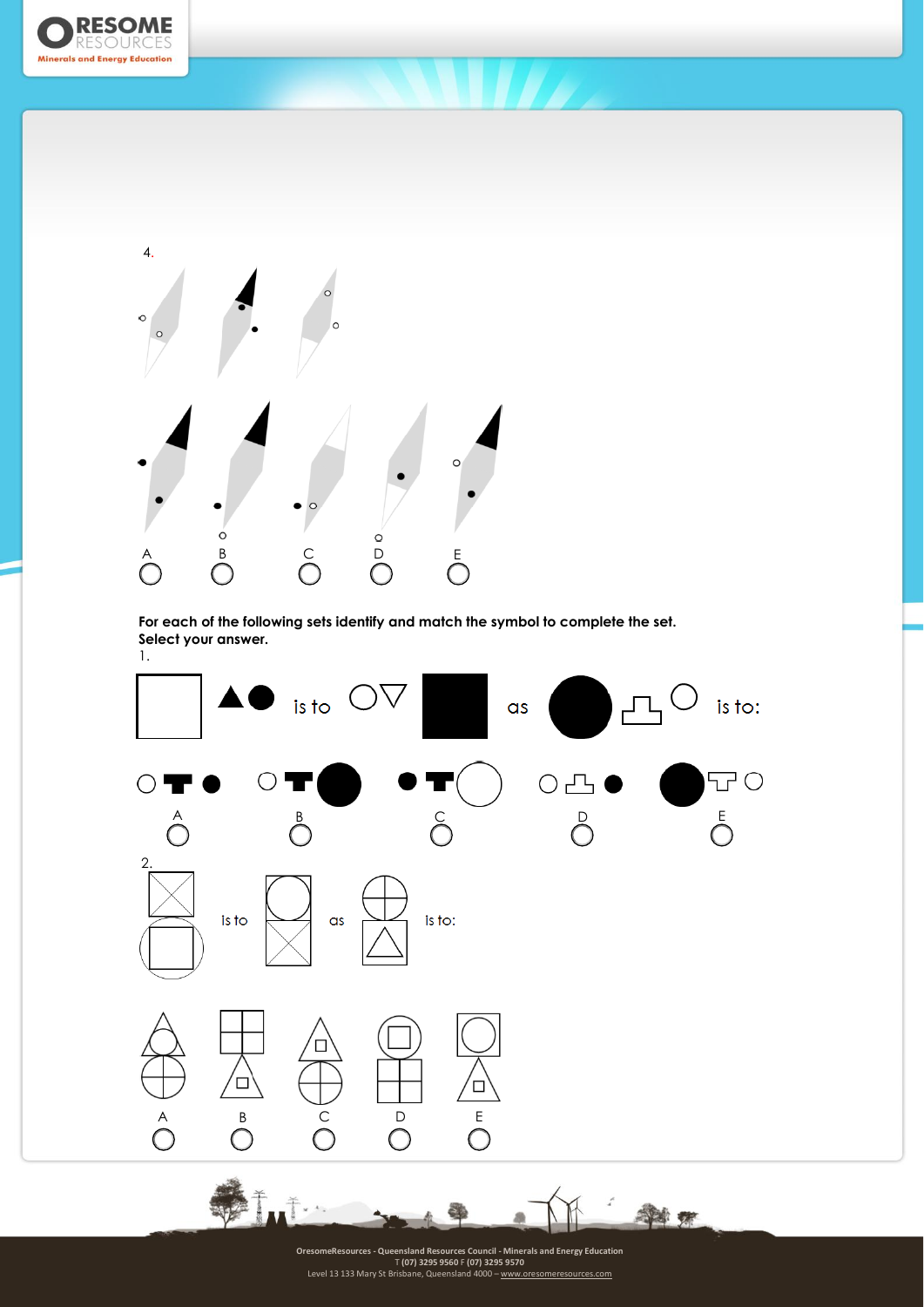



**For each of the following questions select the shape in the second column that is the same as the shape in column one. Select your answer.** 1.



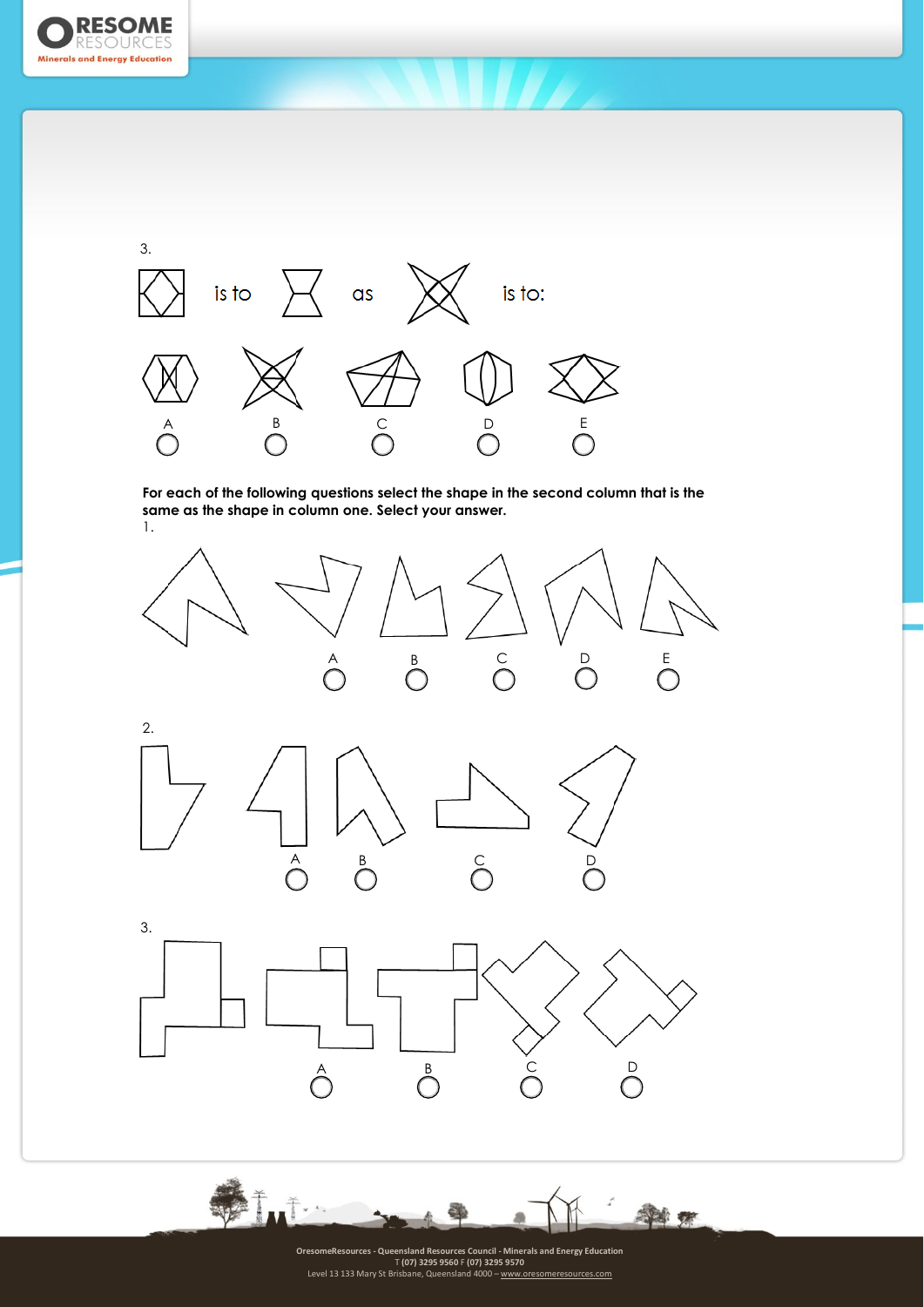



**For the following questions identify the solid form (cube) that can be made from the template. Select your answer.**